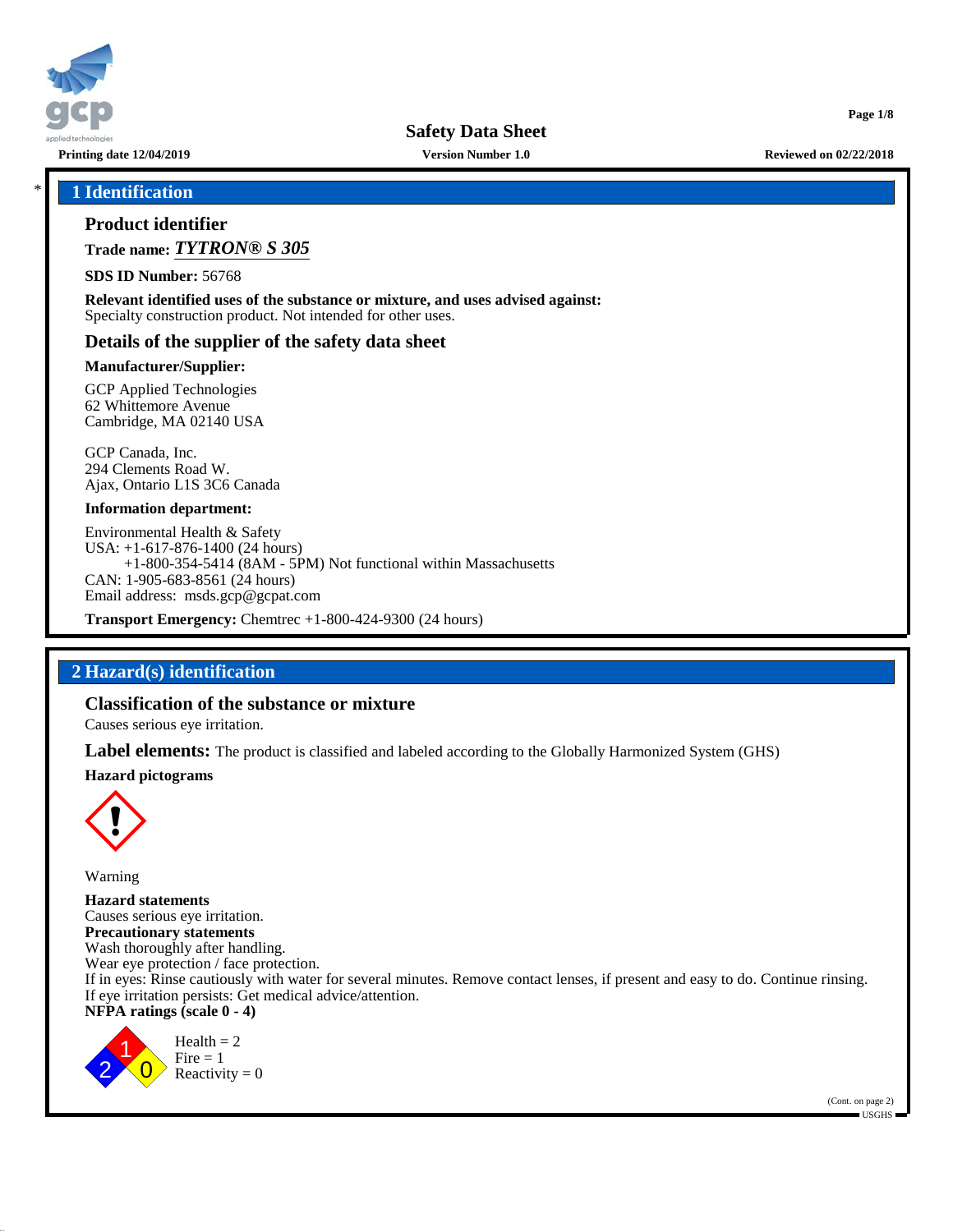## **Trade name:** *TYTRON® S 305*

#### **HMIS-ratings (scale 0 - 4)**

**HEALTH**  FIRE **REACTIVITY** 0  $|2|$  $\boxed{1}$  $Health = 2$  $Flammability = 1$ Reactivity  $= 0$ 

## **Other hazards**

#### **Results of PBT and vPvB assessment**

**PBT:** Not applicable. **vPvB:** Not applicable.

### **3 Composition/information on ingredients**

### **Chemical characterization: Mixture**

**Description:** Mixture of the hazardous substance(s) listed below with additional nonhazardous ingredients.

| <b>Hazardous components:</b>                         |             |
|------------------------------------------------------|-------------|
| 122-20-3 Triisopropanolamine                         | $5 - 7.5\%$ |
| 102-71-6 Triethanolamine                             | $3 - 5\%$   |
| 14960-06-6 Sodium lauryliminodipropionate            | $3 - 5\%$   |
| 9004-82-4 Lauryl ether sulfate, sodium salt          | $1 - 3\%$   |
| $\overline{68585-34}$ -2 Sodium alkyl ether sulphate | 1-<3%       |
|                                                      |             |

**Additional information:** Non-hazardous ingredients may be listed in Section 15; Right-To-Know disclosure.

# **4 First-aid measures**

#### **Description of first aid measures**

**General information:** Get medical advice/attention if you feel unwell.

#### **After inhalation:**

Supply fresh air. If required, provide artificial respiration. Keep patient warm. Consult doctor if symptoms persist. No special measures required.

#### **After skin contact:**

Immediately wash contaminated skin with soap or mild detergent and water. If this chemical soaks clothing, immediately remove clothing and wash skin.

**After eye contact:** Rinse cautiously with water for several minutes.

#### **After swallowing:**

Rinse mouth.

Do NOT induce vomiting.

#### **Information for doctor:**

**Most important symptoms and effects, both acute and delayed** Irritating to eyes.

**Indication of any immediate medical attention and special treatment needed** No further relevant information available.

### **5 Fire-fighting measures**

**Special hazards arising from the substance or mixture** No further relevant information available.

#### **Advice for firefighters**

**Protective equipment:** Wear personal protective equipment.

(Cont. on page 3)  $\blacksquare$  USGHS

(Cont. from page 1)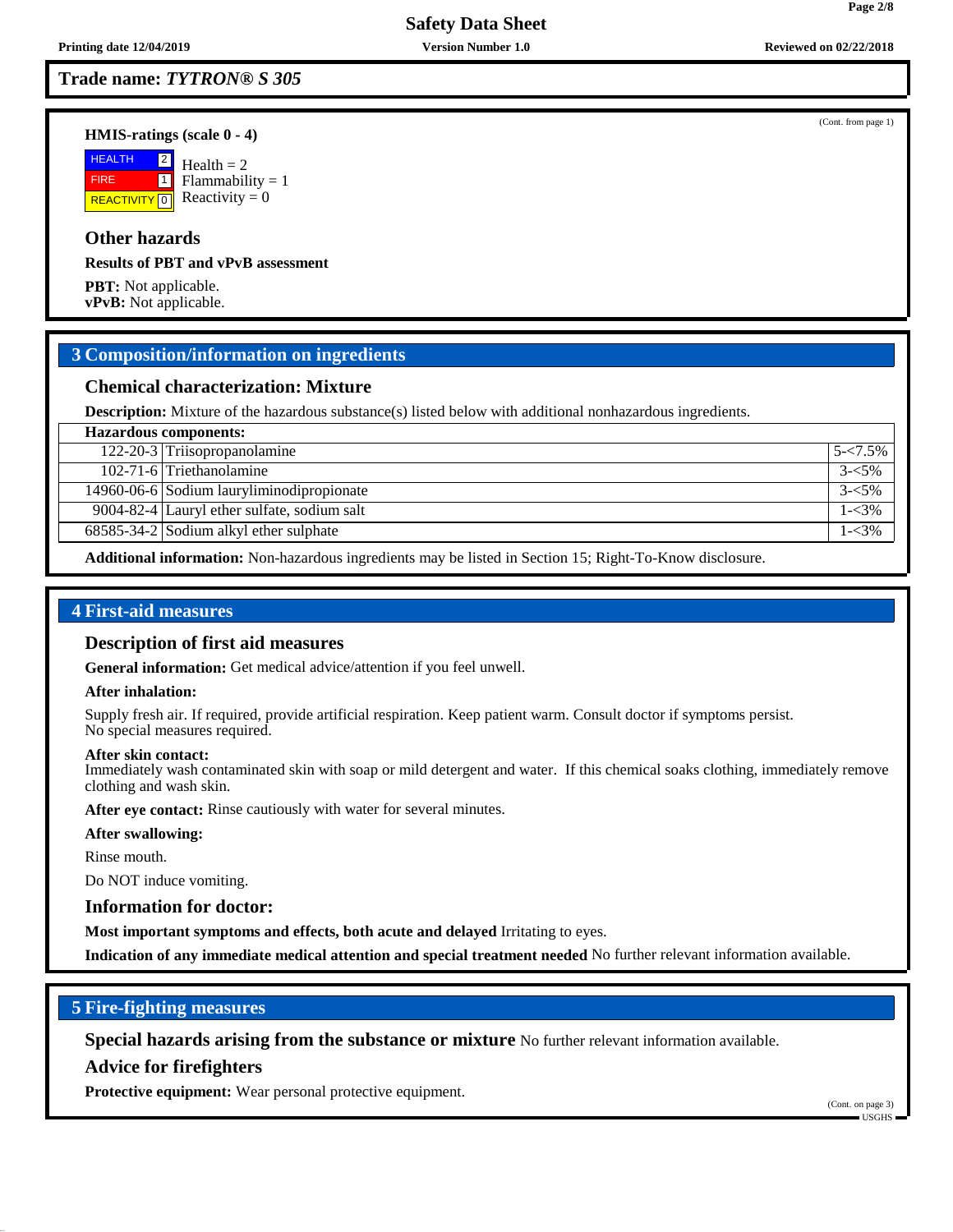# **Trade name:** *TYTRON® S 305*

(Cont. from page 2)

**Page 3/8**

**Additional information** Collect contaminated fire fighting water separately. It must not enter the sewage system.

### **6 Accidental release measures**

### **Personal precautions, protective equipment and emergency procedures**

Wear protective equipment. Keep unprotected persons away.

#### **Methods and material for containment and cleaning up:**

Dispose of the collected material according to regulations.

#### **Reference to other sections**

See Section 7 for information on safe handling.

See Section 8 for information on personal protection equipment.

See Section 13 for disposal information.

### **7 Handling and storage**

#### **Handling:**

**Precautions for safe handling** No special precautions are necessary if used correctly.

**Information about protection against explosions and fires:** No special measures required.

### **Conditions for safe storage, including any incompatibilities**

**Storage:**

**Information about storage in one common storage facility:** No special measures required.

**Further information about storage conditions:** Keep receptacle tightly sealed.

**Specific end use(s)** No further relevant information available.

### \* **8 Exposure controls/personal protection**

**Additional information about design of technical systems:** No further data; see item 7.

**Control parameters**

**Components with limit values that require monitoring at the workplace:**

**102-71-6 Triethanolamine**

TLV (USA) Long-term value: 5 mg/m³

**Additional information:** The lists that were valid during the creation were used as basis.

#### **Exposure controls**

**Personal protective equipment:**

**General protective and hygienic measures:** The usual precautionary measures for handling chemicals should be followed.

#### **Breathing equipment:**

Control exposure to ingredients with workplace control parameters if mentioned above. If no ingredients are listed, respiratory protection is generally not required.

If exposure limits are listed and may be exceeded, use approved respiratory protective equipment and filter type appropriate for the listed ingredients. (NIOSH, CEN, etc.).

**Protection of hands:** Gloves should be worn to prevent skin contact and should be impermeable and resistant to the product.

**Material of gloves** Rubber or other impervious gloves should be worn to prevent skin contact.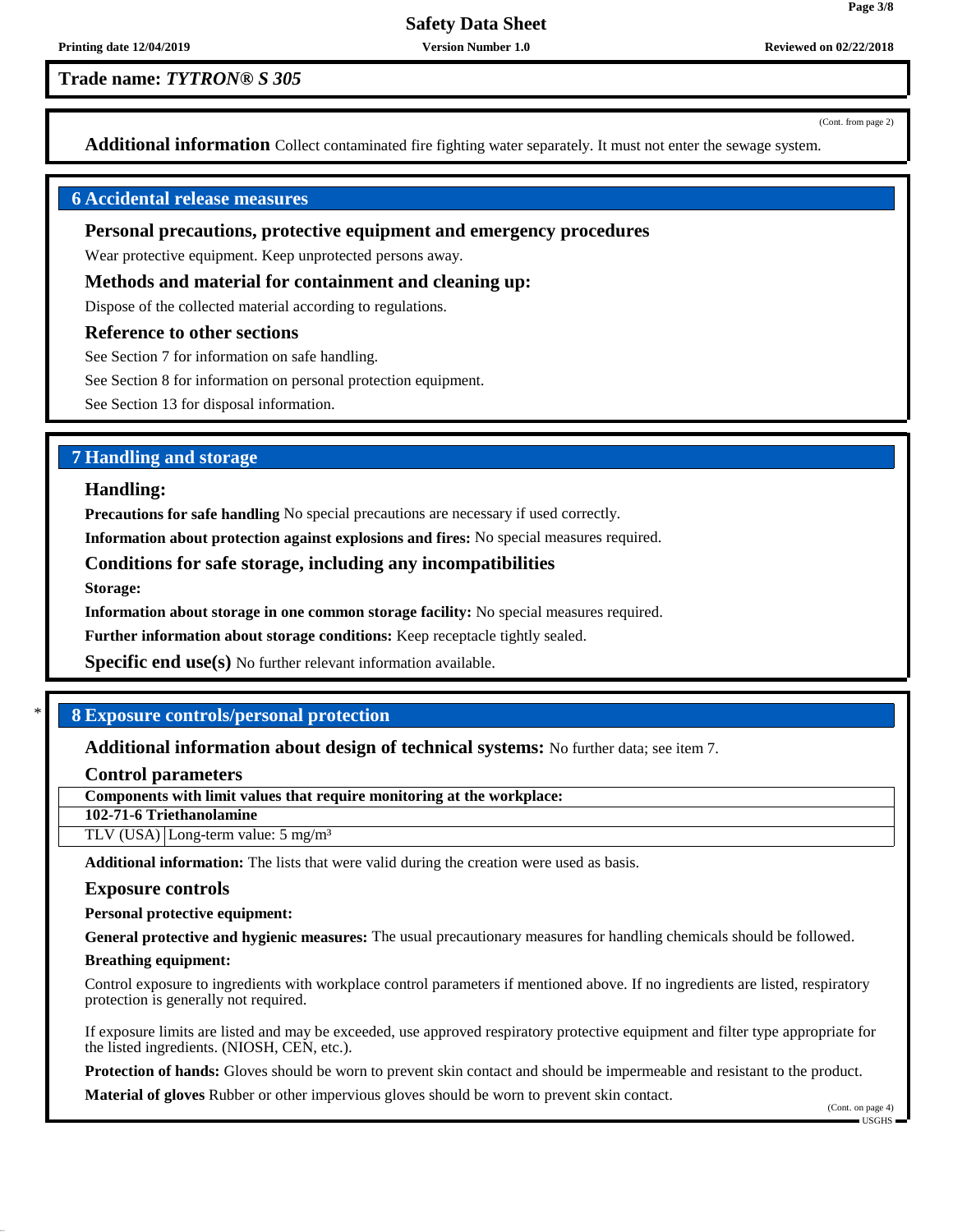# **Trade name:** *TYTRON® S 305*

# **Eye protection:**



Safety glasses with side shield protection.

#### **Body protection:**

Use personal protective equipment as required.

Take off contaminated clothing.

# **9 Physical and chemical properties**

| Information on basic physical and chemical properties                                                                           |                                                                                                                   |
|---------------------------------------------------------------------------------------------------------------------------------|-------------------------------------------------------------------------------------------------------------------|
| <b>General Information</b><br>Appearance:<br>Form:<br>Color:<br>Odor:<br>Odor threshold:                                        | Liquid<br>According to product specification<br>Characteristic<br>Not determined.                                 |
| $pH-value$ (~):                                                                                                                 | Not determined.                                                                                                   |
| <b>Change in condition</b><br><b>Melting point/Melting range:</b><br><b>Boiling point/Boiling range:</b><br><b>Flash point:</b> | Undetermined.<br>Undetermined.<br>>93 °C (>199.4 °F)                                                              |
| <b>Flammability (solid, gaseous):</b>                                                                                           | Not applicable.                                                                                                   |
| <b>Ignition temperature:</b>                                                                                                    | Undetermined.                                                                                                     |
| <b>Decomposition temperature:</b><br>Auto igniting:<br>Danger of explosion:                                                     | Not determined.<br>Product is not self-igniting.<br>Product does not present an explosion hazard.                 |
| <b>Explosion limits:</b><br>Lower:<br><b>Upper:</b><br>VOC Content (max):                                                       | Not determined.<br>Not determined.<br>Not determined.                                                             |
| Vapor pressure:<br>Density: (~) at 20 °C (68 °F)<br><b>Relative density</b><br><b>Vapor density</b><br><b>Evaporation</b> rate  | Not determined.<br>$1.1$ g/cm <sup>3</sup> (9.2 lbs/gal)<br>Not determined.<br>Not determined.<br>Not determined. |
| Solubility in / Miscibility with<br>Water:                                                                                      | Not miscible or difficult to mix.                                                                                 |
| Partition coefficient (n-octanol/water): Not determined.                                                                        |                                                                                                                   |
| Viscosity:<br>Dynamic:<br>Kinematic:<br>Molecular weight                                                                        | Not determined.<br>Not determined.<br>Not applicable.                                                             |
| <b>Other information</b>                                                                                                        | No further relevant information available.<br>USGHS                                                               |

(Cont. on page 5)

(Cont. from page 3)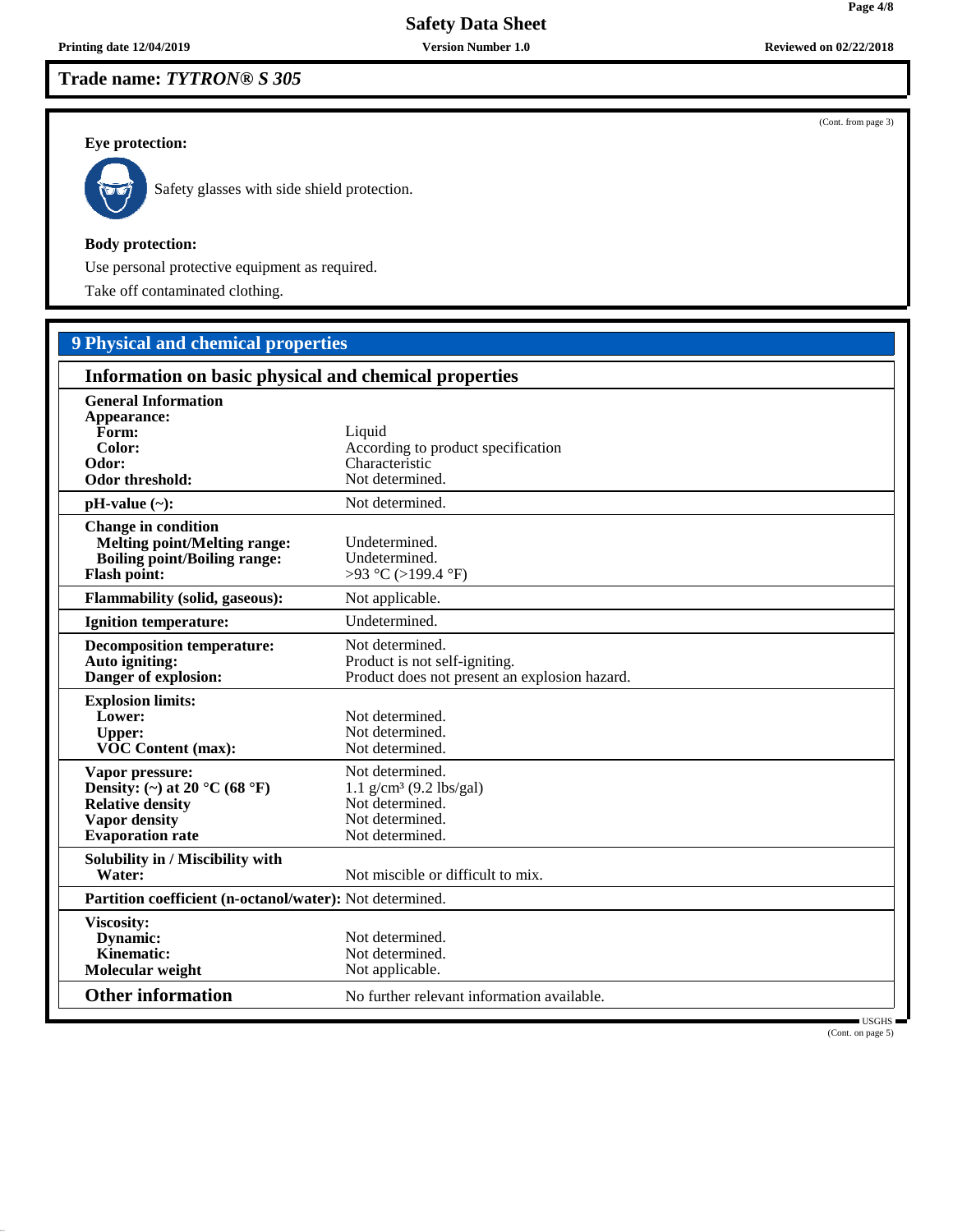**Trade name:** *TYTRON® S 305*

# **10 Stability and reactivity**

#### **Reactivity**

Stable under normal conditions. No further relevant information available.

#### **Chemical stability**

**Thermal decomposition:** No decomposition if used according to specifications.

#### **Possibility of hazardous reactions**

No dangerous reactions known. No further relevant information available.

**Conditions to avoid** No further relevant information available.

**Incompatible materials:** No further relevant information available.

**Hazardous decomposition products:** Carbon monoxide and carbon dioxide

# \* **11 Toxicological information**

### **Information on toxicological effects**

**Acute toxicity:**

|             |                                 | LD/LC50 values relevant for classification:                                                                                                                              |
|-------------|---------------------------------|--------------------------------------------------------------------------------------------------------------------------------------------------------------------------|
|             | 102-71-6 Triethanolamine        |                                                                                                                                                                          |
| Oral        | LD50                            | 5,300 mg/kg (guinea pig)                                                                                                                                                 |
|             |                                 | $6,400$ mg/kg (rat - male)                                                                                                                                               |
| Dermal LD50 |                                 | $>10,000$ mg/kg (rabbit)                                                                                                                                                 |
|             |                                 | LC50, 96h $ 11,800 \text{ mg/l}$ (fish)                                                                                                                                  |
|             |                                 | 14960-06-6 Sodium lauryliminodipropionate                                                                                                                                |
| Oral        | LD50                            | $51,900$ mg/kg (rat)                                                                                                                                                     |
| Dermal LD50 |                                 | $>10,000$ mg/kg (rabbit)                                                                                                                                                 |
|             | <b>Primary irritant effect:</b> |                                                                                                                                                                          |
|             |                                 | <b>on the skin:</b> No irritating effect expected                                                                                                                        |
|             |                                 | on the eye: Causes serious eye irritation.                                                                                                                               |
|             |                                 | inhalation: No irritating effect expected                                                                                                                                |
|             |                                 | <b>Additional toxicological information:</b>                                                                                                                             |
|             | 102-71-6 Triethanolamine        |                                                                                                                                                                          |
|             |                                 | NOEC/NOEL 16 mg/l (crustaceans) (Chronic NOEC)                                                                                                                           |
|             | <b>Carcinogenic categories</b>  |                                                                                                                                                                          |
|             |                                 | <b>IARC</b> (International Agency for Research on Cancer) Human Carcinogenicity:<br>Group 1- Positive, Group 2A- Probable, Group 2B- Possible, Group 3- Not Classifiable |
|             | 102-71-6 Triethanolamine        | 3                                                                                                                                                                        |
|             |                                 | <b>NTP (National Toxicology Program)</b><br>K-Known to be carcinogenic, R-May reasonably be anticipated to be carcinogenic                                               |
|             |                                 | None of the ingredients are listed.                                                                                                                                      |
|             |                                 | <b>OSHA-Ca (Occupational Safety &amp; Health Administration)</b>                                                                                                         |
|             |                                 | None of the ingredients are listed.                                                                                                                                      |
|             |                                 | USGHS<br>(Cont. on page 6)                                                                                                                                               |

(Cont. from page 4)

**Page 5/8**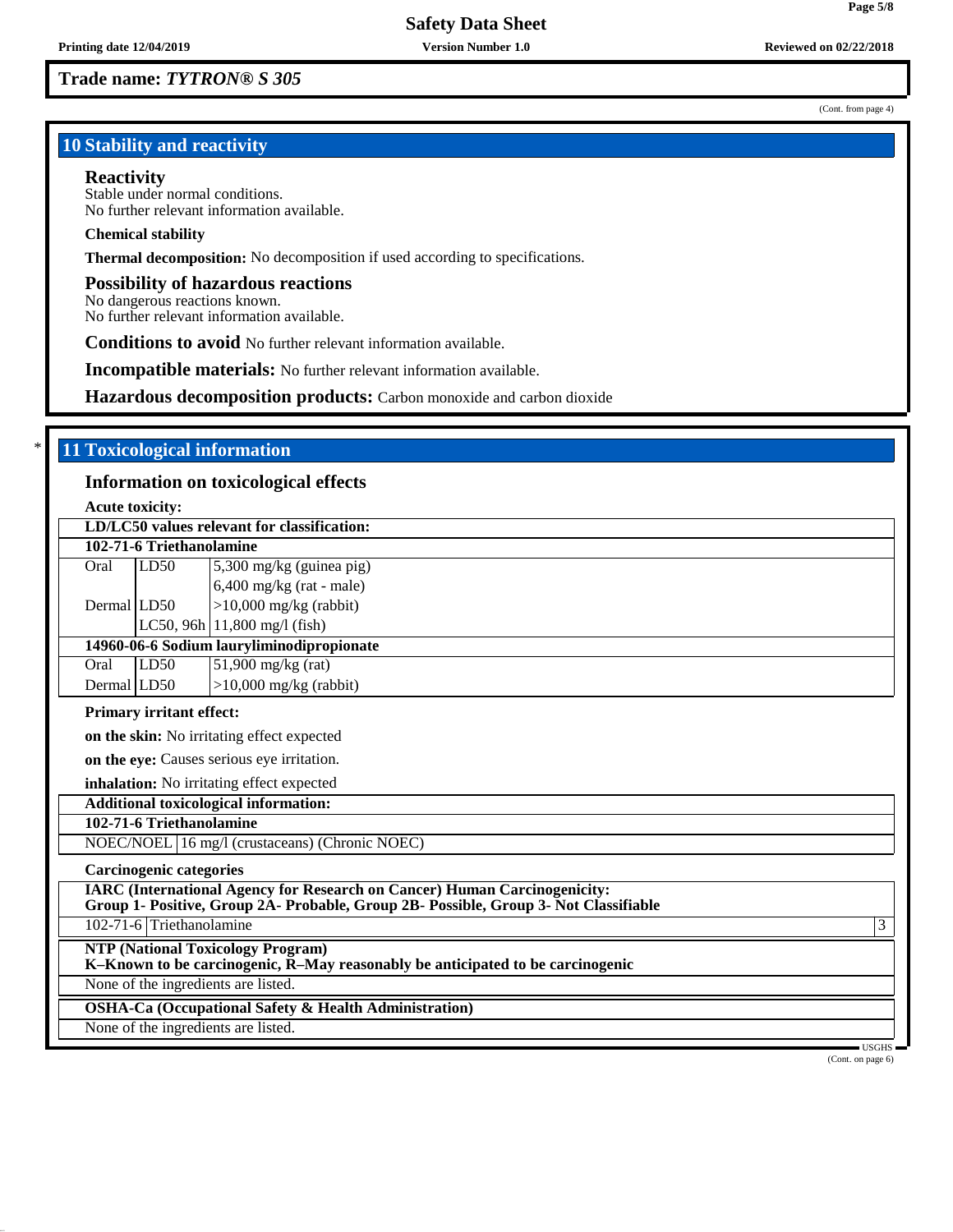# **Trade name:** *TYTRON® S 305*

# **12 Ecological information**

# **Toxicity**

**Aquatic toxicity:**

**102-71-6 Triethanolamine**

EC50, 72h  $\vert$  512 mg/l (algae)

EC50, 48h 609.88 mg/l (daphnia magna)

**Persistence and degradability** No further relevant information available.

# **Behavior in environmental systems:**

**Bioaccumulative potential** No further relevant information available.

**Mobility in soil** No further relevant information available.

# **Additional ecological information:**

**General notes:** Not known to be hazardous to water.

# **Results of PBT and vPvB assessment**

**PBT:** Not applicable. **vPvB:** Not applicable.

**Other adverse effects** No further relevant information available.

# **13 Disposal considerations**

# **Disposal methods:**

Consult all regulations (federal, state, provincial, local) or a qualified waste disposal firm when characterizing product for disposal. Dispose of waste in accordance with all applicable regulations.

# **Recommendation:**



Must not be disposed of together with household garbage. Do not allow product to reach sewage system.

# **Uncleaned packagings:**

**Recommendation:** Dispose of contents/container in accordance with local/regional/national/international regulations.

| UN proper shipping name<br>DOT, IMDG, IATA<br>Not applicable.               |  |
|-----------------------------------------------------------------------------|--|
|                                                                             |  |
| <b>Transport hazard class(es)</b>                                           |  |
| DOT, IMDG, IATA<br><b>Class</b><br>Not applicable.                          |  |
| <b>Packing group</b><br>DOT, IMDG, IATA<br>Not applicable.                  |  |
| <b>Environmental hazards:</b><br>N <sub>o</sub><br><b>Marine pollutant:</b> |  |
| <b>Special precautions for user Not applicable.</b>                         |  |

(Cont. from page 5)

**Page 6/8**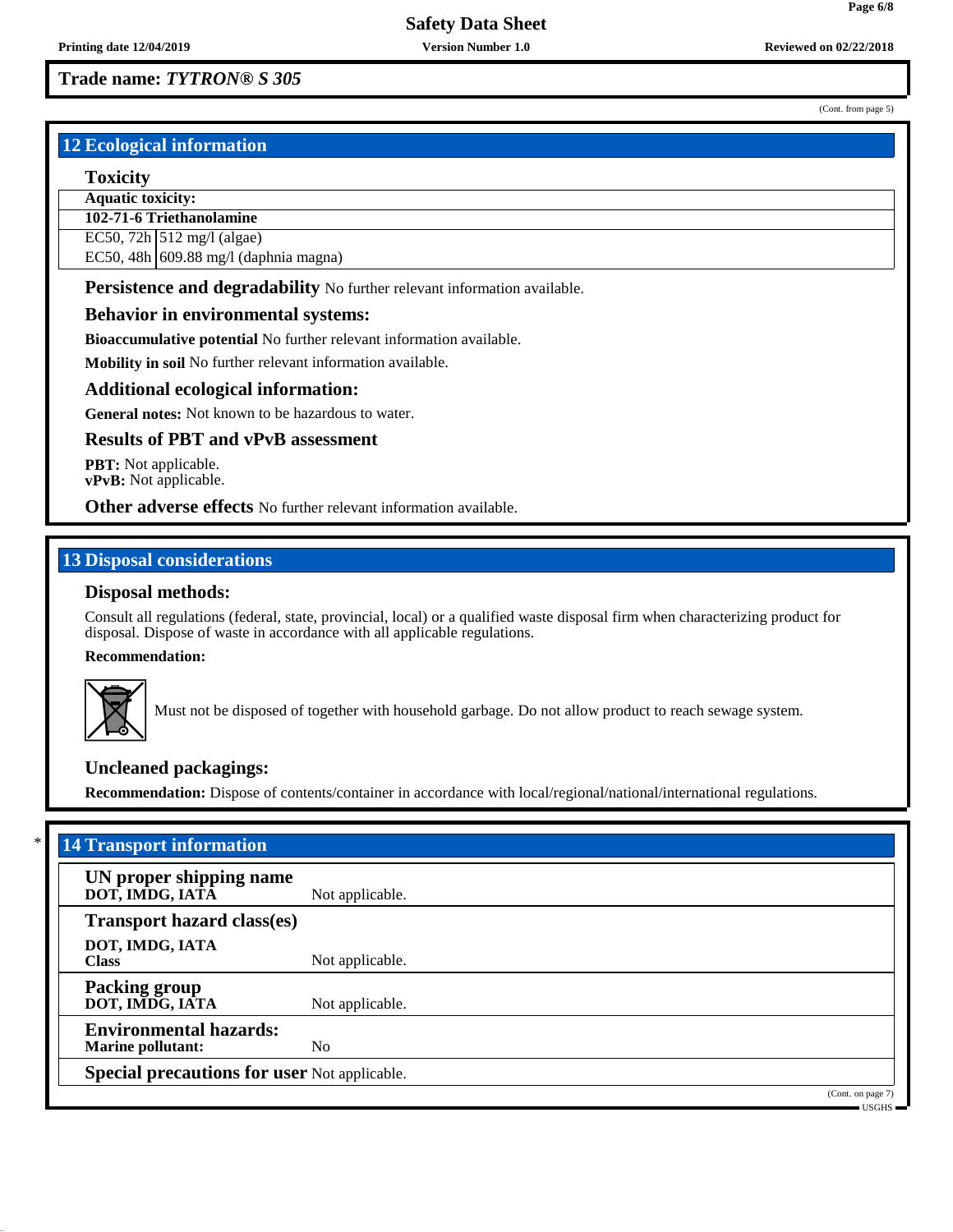# **Trade name:** *TYTRON® S 305*

(Cont. from page 6)

# **Transport/Additional information:**

**DOT**

Not Regulated.

| <b>SARA (Superfund Amendments and Reauthorization Act)</b><br>Section 302/304 (extremely hazardous substances):                                                              |  |
|------------------------------------------------------------------------------------------------------------------------------------------------------------------------------|--|
| None of the ingredients is listed.                                                                                                                                           |  |
| Section 313 Reportable Ingredients (Chemicals present below reporting threshold are exempt):                                                                                 |  |
| None of the ingredients is listed.                                                                                                                                           |  |
| SARA Section 312/Tier I & II Hazard Categories: Health Hazard - Serious eye damage or eye irritation                                                                         |  |
| <b>North America Chemical Inventory Status</b>                                                                                                                               |  |
| <b>TSCA (Toxic Substances Control Act - United States):</b>                                                                                                                  |  |
| All ingredients are listed or exempt from listing unless otherwise noted below.                                                                                              |  |
| <b>CEPA</b> (Canadian DSL):                                                                                                                                                  |  |
| All ingredients are listed or exempt from listing unless otherwise noted below.                                                                                              |  |
| <b>Right to Know Ingredient Disclosure:</b>                                                                                                                                  |  |
| 57-50-1 Sucrose                                                                                                                                                              |  |
| 527-07-1 Sodium gluconate                                                                                                                                                    |  |
| 7732-18-5 Water                                                                                                                                                              |  |
| California Proposition 65: (Substances <0.1% unless noted in Section 3)                                                                                                      |  |
| <b>Chemicals known to cause cancer:</b>                                                                                                                                      |  |
| Formaldehyde                                                                                                                                                                 |  |
| 1,4-dioxane                                                                                                                                                                  |  |
| Ethylene oxide                                                                                                                                                               |  |
| Acetaldehyde                                                                                                                                                                 |  |
| Chemicals known to cause reproductive toxicity for females:                                                                                                                  |  |
| 75-21-8 Ethylene oxide                                                                                                                                                       |  |
| Chemicals known to cause reproductive toxicity for males:                                                                                                                    |  |
| 75-21-8 Ethylene oxide                                                                                                                                                       |  |
| Chemicals known to cause developmental toxicity:                                                                                                                             |  |
| 75-21-8 Ethylene oxide                                                                                                                                                       |  |
| <b>Carcinogenicity Categories</b>                                                                                                                                            |  |
| <b>TLV-ACGIH (THE American Conference of Governmental Industrial Hygienists)</b><br>Human Carcinogen - A1 Confirmed, A2 Suspected, A3 Unknown Relevance, A4 Not Classifiable |  |
| Sucrose                                                                                                                                                                      |  |
| Triethanolamine                                                                                                                                                              |  |
| NIOSH-Cancer (National Institute for Occupational Safety and Health)<br>None of the ingredients are listed.                                                                  |  |

# **16 Other information**

The data included herein are presented in accordance with various environment, health and safety regulations. It is the responsibility of a recipient of the data to remain currently informed on chemical hazard information, to design and update its own program and to comply with all national, federal, state and local laws and regulations applicable to safety, occupational health, right-to-know and environmental protection.